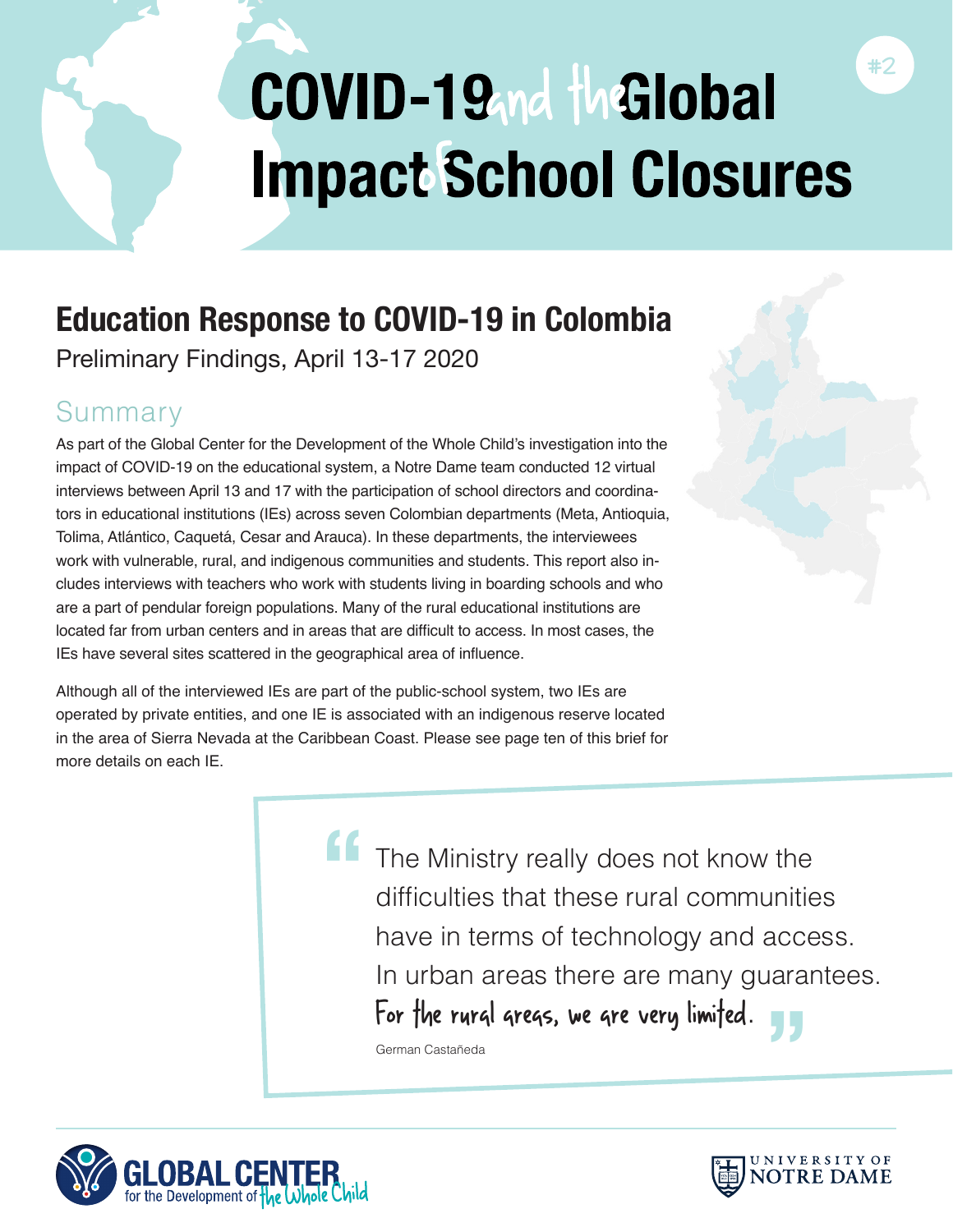# **Impact on the Right to Education Indicators as a result of COVID-19**

Using the information collected from interviews, the team examined the impact of school closures on students' rights to education through UNESCO's right to education categories: access to the regular education system; the possibility of having alternative educational modalities; the existence of infrastructure and basic services; and the provision of qualified teachers. These categories are included in the Tomaszewski 4A's framework, which led the team to group their findings based on Availability, Accessibility, Acceptability, and Adaptability in order to best capture and present what was expressed in the interviews.

Within the categories of Availability and Accessibility, the interviewers also include barriers such as administrative procedures, costs, and risks. Within Acceptability and Adaptability, interviewers group information that focuses on curricular frameworks, the teaching and learning processes, school financing, and coordination, as well as institutional capacity to guarantee that schools offer quality and relevant education for children and adolescents regardless of school closures.

# The Right to Education: Accessibility and Availability

There is consensus among the different principals and coordinators interviewed that the elements of availability and accessibility of education are seriously affected by school closures. The main causes hindering the availability and accessibility of education include restricted access to technology, digital illiteracy, and increased food insecurity.

### Restricted access to technology

One of the main limitations that children and adolescents face during the COVID-19 pandemic is the lack of connectivity and technology. Students often lack the possibility of using the Internet and consequently cannot download the guides offered by the central government or even those designed by their teachers.

Communication mechanisms between teachers and their students are generally limited to the WhatsApp messages to parents; direct communication between members of the community who may have contact with other students; community delegates; heads of community boards; and a parent who acts as a grade-level representative. In any case, these contacts are restricted by limited cellphone access. This difficulty is almost absolute in some regions. In other regions, it is subject to the availability of parent phones and/or bandwidth of data plans.

#### This situation is even more difficult in rural areas:

- **f** The problem I have is that their father takes the phone when he goes out to the fields. So, my children must when he goes out to the fields. So, my children must wake up very early to study before he leaves, study a little more at lunch when he comes to eat and then do whatever they didn't do in the morning or at noon, when he comes back at 5 pm." —María del Pilar Blanco
- **f** Giving children materials they can work with is very difficult because we live in rural areas. Our children difficult because we live in rural areas. Our children do not have computers, tablets, cell phones, or anything like that. Some of them do not even have electricity. Consequently they, of course, cannot connect to any virtual tool. We do what we can and send them materials to places [from where] they can pick them up and work." —Oscar Diaz

The impossibility of accessing technology is directly related to the vulnerable conditions experienced by these families. Most salient are the limited financial means that families have to acquire devices or data plans as well as the economic pressures to guarantee other household expenditures.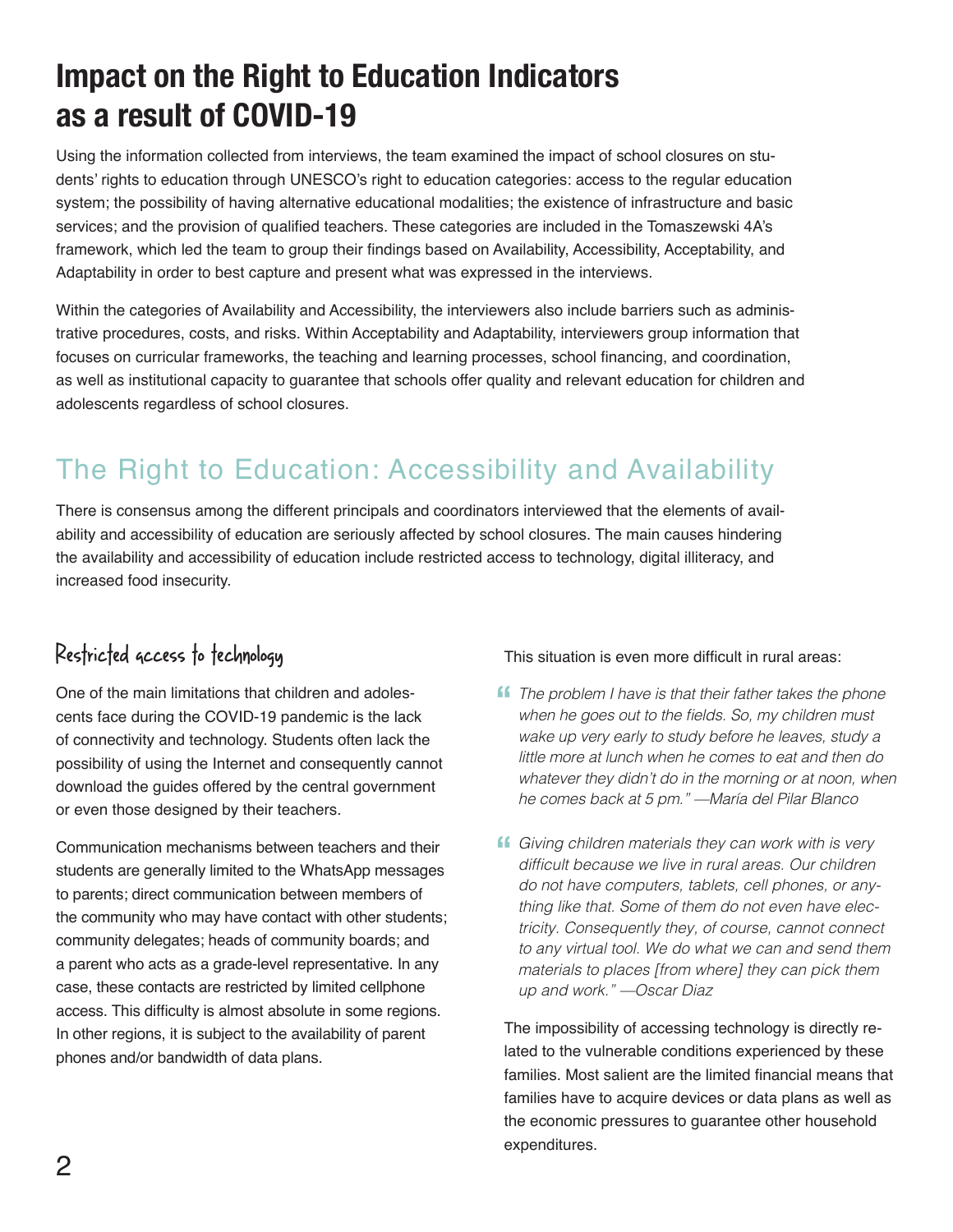Some organizations prioritize the establishment of internet and technology access for rural children.

**ff** The solutions that I am going to propose are very concrete: One, you have to subsidize electronic equipcrete: One, you have to subsidize electronic equipment or donate tablets, computers, all at a low price so that children have these tools. Second, the gov*ernment must make an agreement with multinational*  companies so that they install antennas throughout the rural areas. We need free or subsidized highspeed internet not only for schools, but for communities and parents." —Andrés Emilio Torres

Educational institutions in rural areas are often in places that are difficult to access and where budgetary conditions make the availability of technology limited.

**ff** Our school is in a place where access is difficult.<br>Some children must walk up a mountain for an ho Some children must walk up a mountain for an hour or an hour and a half to get there. They will see a house every half an hour or so. They are very far from each other. My cell phone has reception in some places on the mountain. I usually have it with me, so we can communicate with parents and send and receive messages as soon as I have signal. We have tried getting internet in the school, but it is very expensive." —Andrés Emilio Torres

**"** <sup>"</sup><br>|<br>|} There were a lot of people who were not considered "vulnerable" or "in need." These are the ones who worked in hair salons. It is harder for those who have never had to ask for something. These people are suffering, often in silence.

María del Pilar Blanco

## Digital Literacy

Digital illiteracy refers to the limited knowledge of how to use tools such as email, web portals, forums, and collaborative platforms on the Internet that can support virtual education.1 Virtual education requires trained teachers who know how to integrate technology in the pedagogical process; parental knowledge and access to devices; child digital literacy skills; and finally, a curriculum that supports digital learning.

There is a big cultural issue even with parents. Teach*-***"** ers are being paid, and many parents say they don't understand why they are being sent homework and putting all the burden on them to help children when teachers are doing nothing [...] I have some teachers that are very good with technology, but we do not have the culture, and it is hard for people to adapt to this new reality" —Andrés Emilio Torres

# Food Insecurity

The suspension of face-to-face instruction increased the vulnerability of children and adolescents to food insecurity. One consequence of school closures is nutritional deficiency as many children received their daily nutrition from a school feeding program. Since schools closed, many children have not been provided with food support.

The closure of rural boarding schools significantly increases the risks of children having nutritional problems since these schools are often located in regions of great vulnerability.

The emergency further increased the number of families experiencing difficult economic circumstances. It is not uncommon for the principals and teachers to support some of the needs of students and vulnerable families.

**ff** While we were doing the WhatsApp group, parents, as soon as they joined, started saying 'Teacher, as soon as they joined, started saying 'Teacher, please help us: we are hungry.' We know these families and know that this is true, so we contacted them, and we are now collecting a small amount of money, among the community, so they can buy something." —German Castañeda

<sup>1</sup>Farrell, G. M. (2005) The changing faces of virtual education, Canada: The Commonwealth of Learning, in: www.col.org/virtualled/virtual2pdfs/<br>virtual2\_complete.pdf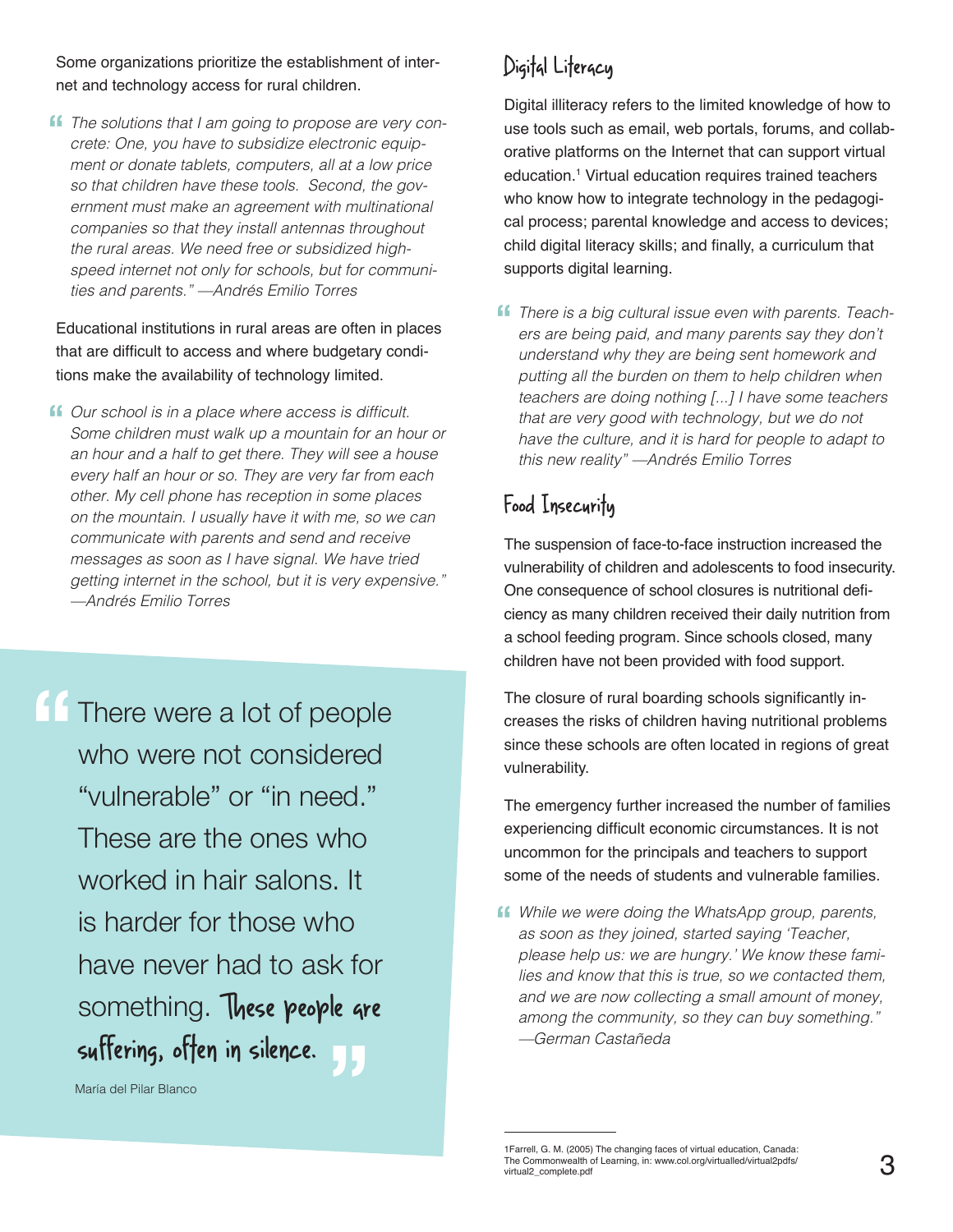# The Rights in Education: Acceptability and Adaptability

Rural and urban students living in vulnerable conditions are experiencing significant impacts to the quality of their education. There is limited opportunity to adapt content that was intended for face-to-face instruction to a virtual education model. Although digital content was made available at the national level, it does not have cultural relevance, and its utility is limited in remote communities. Evaluation and student assessments are also difficult to adapt. Finally, the change to a virtual model requires new capacities for which there was no previous preparation.

# Quality of Education

The challenges that teachers, principals, and coordinators identify in the quality of education are related, among other things, to the limited support that children and adolescents may receive in their homes for the continuation of their learning.

- **If** It is difficult because of the low level of education of parents. You send a quide, but they cannot held of parents. You send a guide, but they cannot help students or follow it: they do not understand it. Many of them didn't even finish primary school." —Andrés Emilio Torres
- **f** Another difficulty will be convincing parents to let children study at least until noon. Parents will prob children study at least until noon. Parents will probably see this time as "children being on vacation". They are going to think children are at home doing nothing, and they will take them to the fields, to milk the cows, to help with the chickens, to help with chores around the house. They are not going to let them study." —Miguel Suarez

Most of the teachers expressed their concern about the impact that this crisis could have on students completing their last year of secondary school. These students were in the process of preparing for the state exams (Pruebas Saber 11°). And now, the future is not clear nor is it known when they will take the tests, which could limit access to higher education.

# Student Evaluation

Overall, the principals, teachers, and coordination staff of the different IEs expressed the need to adjust the evaluation process for children and youth. They put particular emphasis on the inadequacies of the current evaluation models being implemented at the time of school closures.

Most interviewees agreed there needs to be a change in student evaluation in order to allow for "nontraditional" assessment methods.

Our current grading and evaluation systems don't **"** work for this situation. The model needs to be adapted to the current situation so that we can continue to evaluate students." —Henry Mora

However, doubts remain as to what would be an effective way to modify assessment to fit the realities faced by students.

**f** We have no idea how we are going to grade this. We are used to evaluating everything. But how can you are used to evaluating everything. But how can you evaluate what a child learns virtually? You cannot. We will continue to research and watch videos to see what we come up with." —Mariluz Cáceres

#### Some creative modifications in assessment were mentioned:

**f** The academic calendar was suspended, and they only got 6 weeks of instruction. I think an opportunity would got 6 weeks of instruction. I think an opportunity would be to give children a diary and have them write about their day, their experiences. This will kickstart their imagination and will help them articulate in writing their needs and feelings." —Ana María Rodríguez

Evaluation also presents some dilemmas in terms of equity and the quality of the home learning environment.

**f** And when we come back, are we going to grade<br>equally the kid who always participated with the c equally the kid who always participated with the dad who helped him and then compare him to the child who disappeared and did nothing? Is that even something we should grade?" —María del Pilar Blanco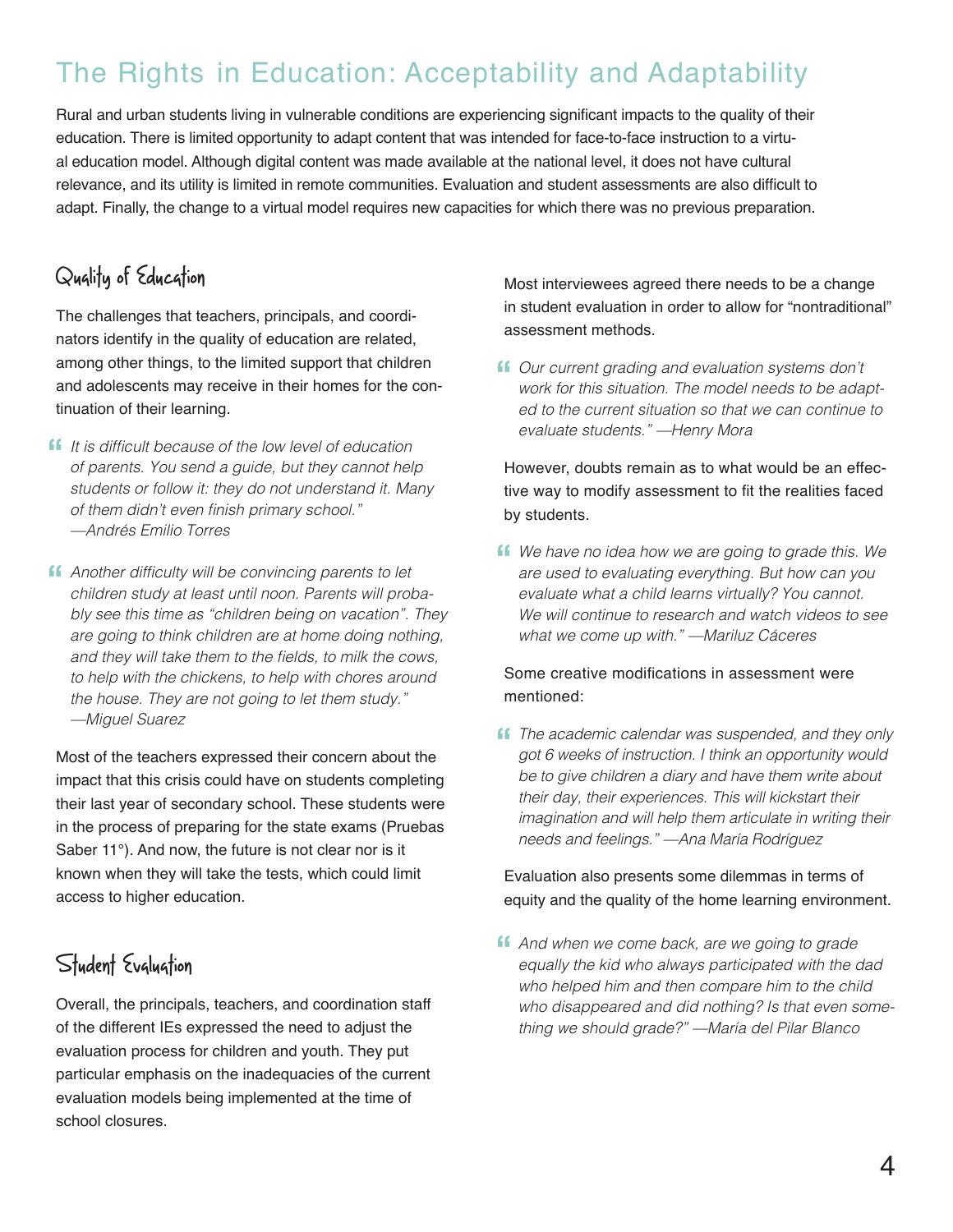### Cultural Adaptation: Indigenous Populations

A central element of the 'rights in education' is the adaptability of instructional practices and materials to the particularities of students. One of the interviews carried out was with the principal of Sierra Nevada de Santa Martha where the Arhuaca community lives. This community had a different approach to and management of the COVID-19 crisis.

In the case of these indigenous communities, after the national government's announcement regarding school closures, the ancestral authorities came together and made the decisions that the community would follow.

**f** The elders got together, analyzed the situation, and<br>decided what was going to bannen with the entire decided what was going to happen with the entire community. In all the communities there is an elder, a council, a priest, and a commissar. They contact the elders of the tribe who follow their instructions and apply them in their communities." —Néstor López

In addition to actions aimed at preventing contagion, such as limiting entry into the Sierra Nevada and exercising this control through indigenous guards, the community has taken additional actions to protect itself. These are in addition to the self-care strategies required for members of the community who must leave the village to get food.

Protection rituals, which involve the entire indigenous community, are a part of the activities that children and adolescents are carrying out while schools are closed.

In relation to the continuity of the educational process through virtual means, it should be noted that these communities do not have access to electricity nor is there any technology that allows for virtual schooling. There are a few adults who have access to mobile phones, but the coverage is minimal, so access to WhatsApp or other applications is deeply limited.

#### The principal highlighted the following:

**f** The impact is significant since many of these children will not be able to pass the year. They are only learnwill not be able to pass the year. They are only learning their internal cultural knowledge and won't be able to advance to the next year because they won't have the required knowledge according to the ministry standards." —Nestor Lopez

### Pedagogical Adaptation: Children in Preschool

Without exception, teachers, principals, and educational staff highlighted the need for virtual support of young children:

**f** With 5-year-olds and children in preschool, there is clearly the need for a responsible adult - in this case clearly the need for a responsible adult - in this case the parents. We are doing a pilot program during this forced vacation period with some students, and it has rendered good results. The teachers connect with 25 students per class, and parents help when they can." —Ebert Pinzón

There are difficulties for teachers and parents who find it challenging to support children who require special attention.

**f** For our teachers in preschool, it has been especially hard. They do not agree this is good for the kids but hard. They do not agree this is good for the kids but are, nonetheless, working to help parents and sending them special instructions, so they can help them. It's been especially difficult since these are the parents that fight teachers and often tell them that this [education] is their job." —Antonio Bernal

Although it is especially challenging, some teachers manage to work and connect with these boys and girls.

The teachers I have, they are fierce. They are the kind of people that get things done. They write parents every day and monitor their children. They have set times with the IT professor to see the kids. It is just to say hi. But for 4 kid to see his or her teacher and know he or she cares, it means the world. **" "**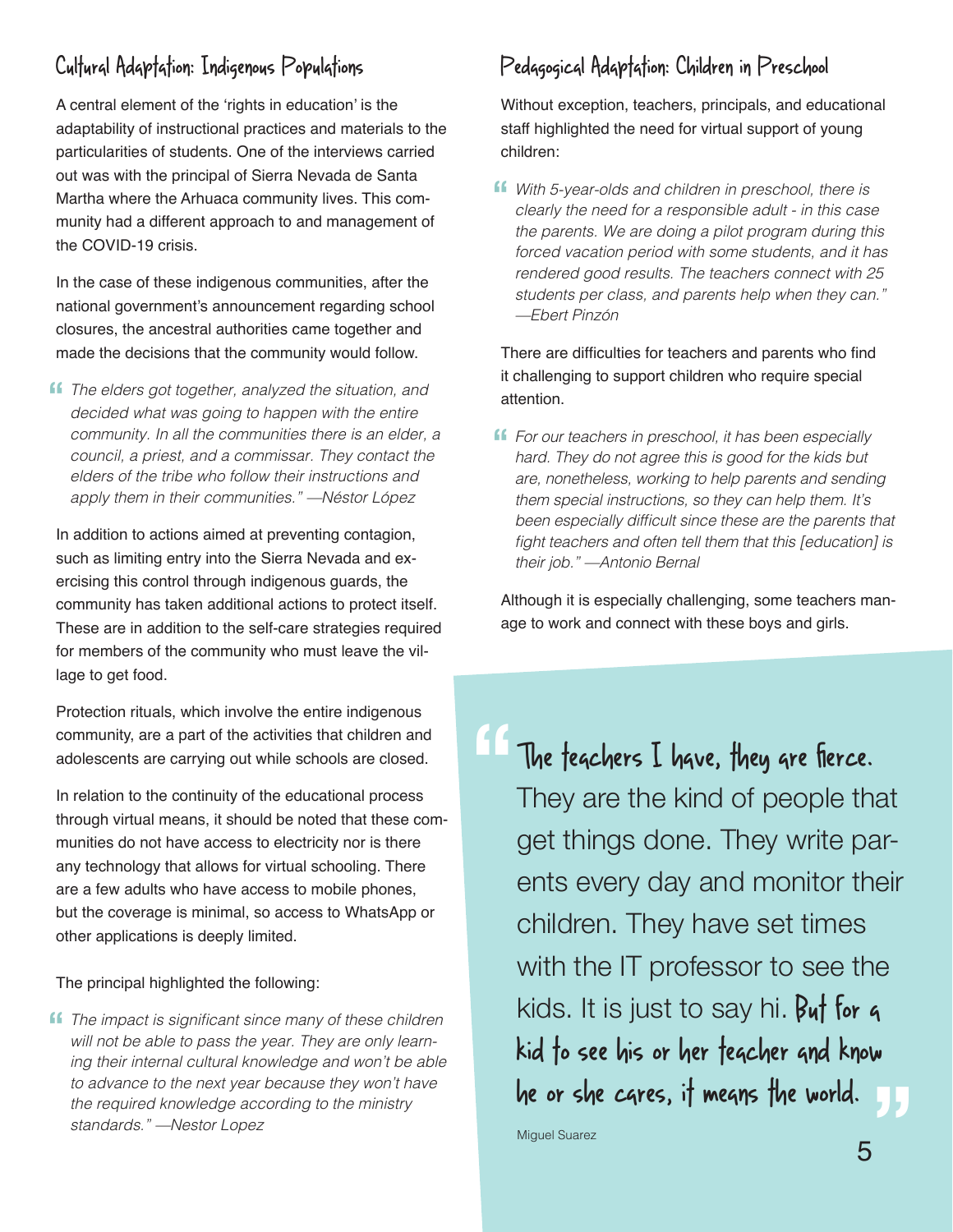# The Role of Schools and Teachers

Interviewees highlighted that the role of the school in rural contexts transcends the field of learning.

"The school is everything for the community (in remote, rural areas). The teachers know the families, where they live, what they do: there are stronger ties than those built in the urban areas. When the school closed, those ties ended. There are students who go every day to school because this is the space for recreation, for social interaction... in the urban areas, there are online games, video game consoles. They have cable. But we don't have those things over here." —Andrés Emilio Torres

In general, it was observed that teachers', principals', and coordinators' commitment to students goes beyond their commitment to fostering learning. Teachers have become, of their own initiative, sources of support for the most vulnerable families.

In regards to the social deprivation that students currently face, one coordinator notes that teacher support has always gone further than academics:

**ff** One of the most problematic things that I am seeing<br>here is that children are left without the presence of here is that children are left without the presence of the state because they no longer have the teachers or a place for recreation or rest or interaction with peers. We assumed a role in these childrens' lives that goes beyond their educations. We were aware of their health and would often call upon parents [...] Little by little we became everything for these children. We celebrated their birthdays, had special activities like racing kites and other organized sporting activities. In this confinement, they are alone, isolated, with zero social interaction." —Andres Torres

This new situation raises questions for teachers about how their role must be transformed in order to face this new reality.

**f** Here are good questions that we need to reflect on and answer: What is the role of the school right now and answer: What is the role of the school right now? What is the relevance of the content we are teaching? What is the teacher's role in this? The parents'? Reflecting on these questions will help us all mature, become more human. It will especially help us get more in tune with our children´s contexts and realities." —Mariluz Cáceres

Without exception, teachers mentioned the need to reinvent themselves to respond to the situation.

Teachers have had the additional challenge of having to learn to use new tools and to develop new learning and evaluation strategies in the midst of facing many of the same difficulties and vulnerabilities their students face.

We do what we can, but it is very difficult. We are going to continue and try<br><mark>fo help 4s much 4s we c4n.</mark> to help as much as we can. **"**

Heriberto Gualtero

Students are not taught this type of [virtual] education; it requires more commitment and autonomy than they may have. Parents are not interested. They think that the responsibility of education is only for the teachers. **" "**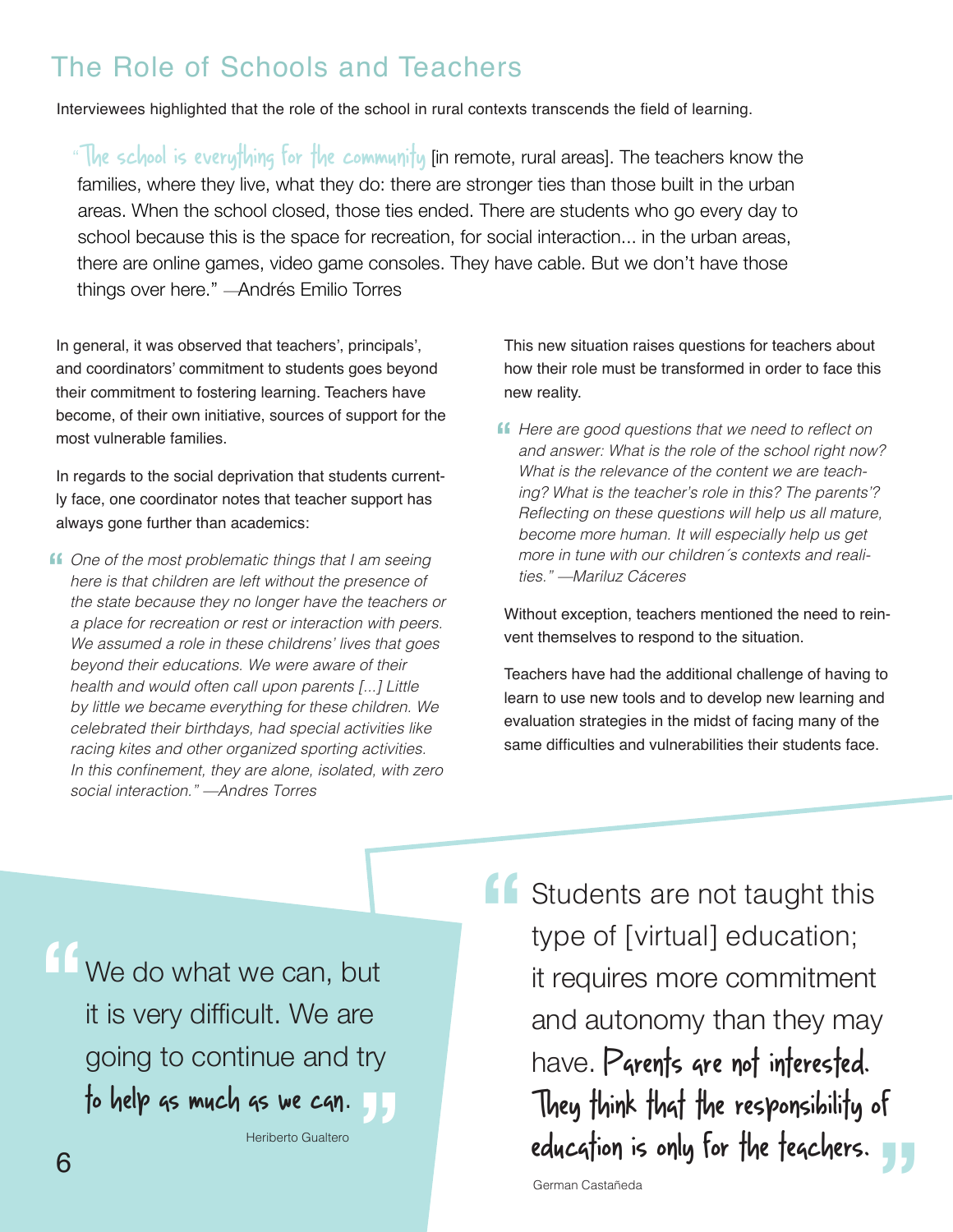# Psychosocial Needs

Both teachers and educational personnel expressed concern about the psychosocial and emotional impact that the current situation will have on children and their families. The impact is linked to many factors including the suspension of school activity, but also, the internal stress and pressure for families in mandatory lockdown.

"The impact on all of us is massive and significant [...] How to recover from this? This situation impacts children heavily. They are exposed to what scientists say… to what the government says… and they are exposed their parents' stress. They are only children; this takes a toll on them." -Heriberto Gualtero

Most teachers have taken some action, aimed at providing emotional support to students.

**f** We have considered the importance of psychosocial support With school psychology staff and support support. With school psychology staff and support from the ¨Bienestar Familiar¨, we have devised a system, so parents can have some support, and we are scheduling the meetings via WhatsApp." —Antonio Bernal

From the perspective of the principals in rural areas, there are different conditions that frame the emotional context of children and young people.

**f** These children don't feel locked up because they are *noing out to the fields to help their parents with the* going out to the fields to help their parents with the crops. I am sure they are missing school because they want to stop working for their parents and because they want to be with their friends." —German Castañeda

Teachers and principals have identified ways of expressing their emotional support.

- **f** We know there have been problems with isolation, dependence or ession. and other mental health problems. We are pression, and other mental health problems. We are working with our psychologist to send parents support materials regarding best practices and advice on how to work from home. We know violence in the household has increased and that communication and interaction is difficult for many families." —Ana Maria Rodríguez
- **f** We figured out pretty early on that we could make<br>videos to support the children. These are kids that videos to support the children. These are kids that are very lonely, exposed to all kinds of risks and problems. They might feel hopeless, but at least if they see the video, they know they are not alone, and we are here for them. They can say 'hey, that is my teacher, that is my psychologist.'" —Miguel Suarez

There is an impact that goes beyond anything academic. Some children need to come to the institution to feel guided and seen. This is what we can offer. In their homes there is no one to guide them. Therefore, there is a full academic and psychological impact. I<br>think we will see the consequences later. think we will see the consequences later. **"**

German Castañeda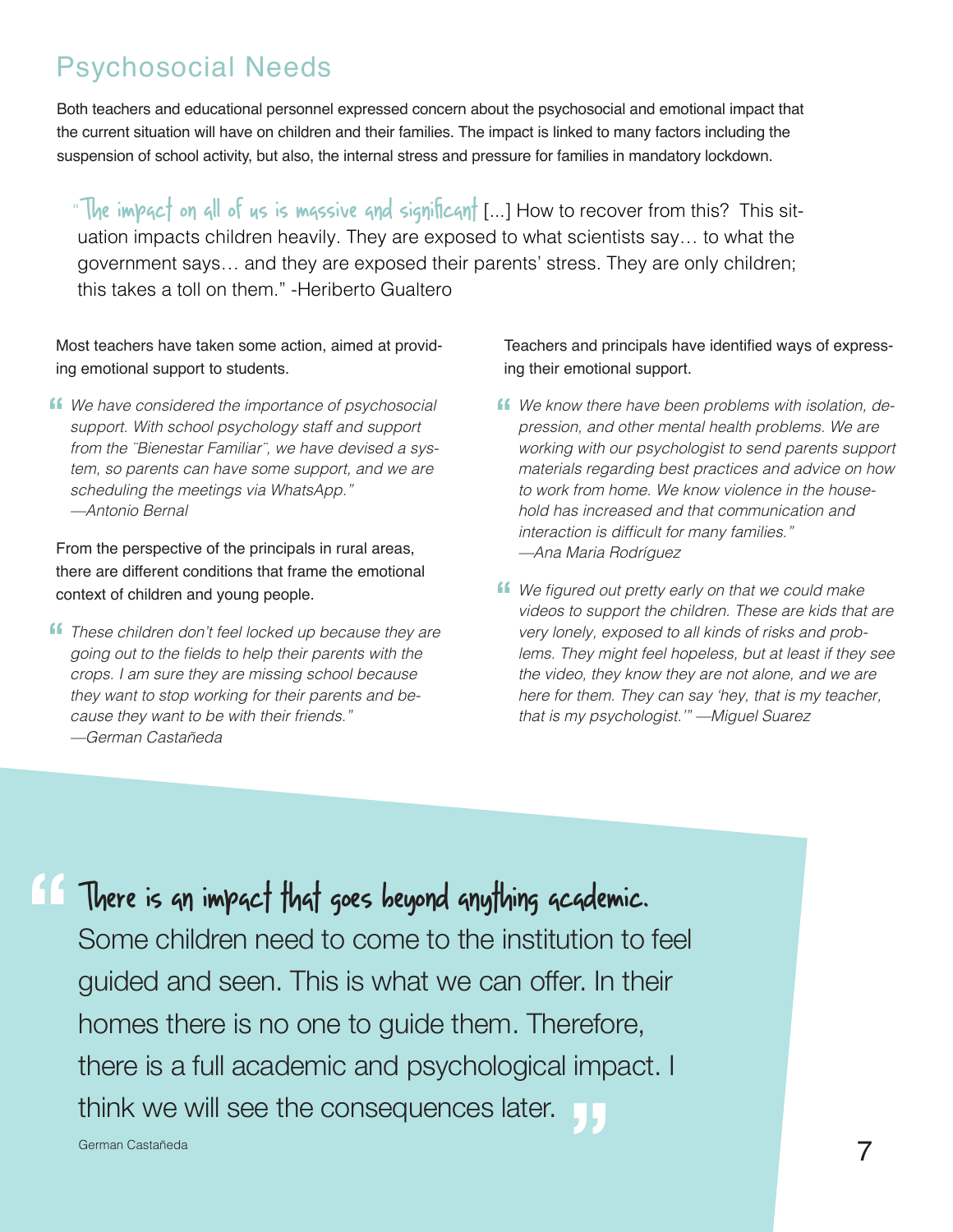# Additional Risks

"In conflict zones, the armed actors, and the guerrilla act as a stronghold. They say that outsiders should not enter, among them, the teachers, who went away for vacation. These armed groups have already told us that teachers will not be allowed in "La Macarena". They cannot enter, and if they want to come to the schools, they will have to pay a fine. No teacher can pay a fine of 5 million pesos to enter [...] those armed groups put obstacles and create fines to control us." —Maria del Pilar Blanco

Another risk cited was the risk of students dropping out to support their families and an inability to return to pre-crisis family organization once face-to-face instruction resumes.

Some teachers think that dropping out may be a parent's decision for his or her children, motivated by a desire to protect them from the uncertainty of the pandemic. Other teachers mention that drop-out will be the result of too little support in the home learning environment.

Additional risks emerge for children and youth living in urban settings. One risk is that children are spending more time alone and are more vulnerable.

**f** The school is an oasis. Outside they can easily get<br>drugs. We fight every day to keep drugs out of the drugs. We fight every day to keep drugs out of the schools and keep vigilance in our community. They live in a very complex neighborhood. They can easily access narcotics, weapons, or become part of a gang. We are afraid that they might fall for this "easy money" and that all the work we have been doing might be for nothing." —Miguel Suarez

Other risks stem from domestic violence.

**f** One of the biggest challenges is abuse, in all its forms We have had cases before Another risk is forms. We have had cases before. Another risk is that children might believe that they can "live without" schools, and get used to this new reality and lose their interest and love for education." —Mariluz Cáceres

We are going to try and develop skills. More than specific knowledge like trigonometry or arithmetic. We want children to develop skills that are useful for them like **crifical** are usetul for them like **crifical**<br>thinking and communication skills. **"**

Mariluz Cáceres

**16** When confinement is over, we<br> **"** are not going to bury children in wo are not going to bury children in work. We will have to make different activities, games, and other things to make sure that they get used to being in the school again and **"** having a schedule. Heriberto Gualtero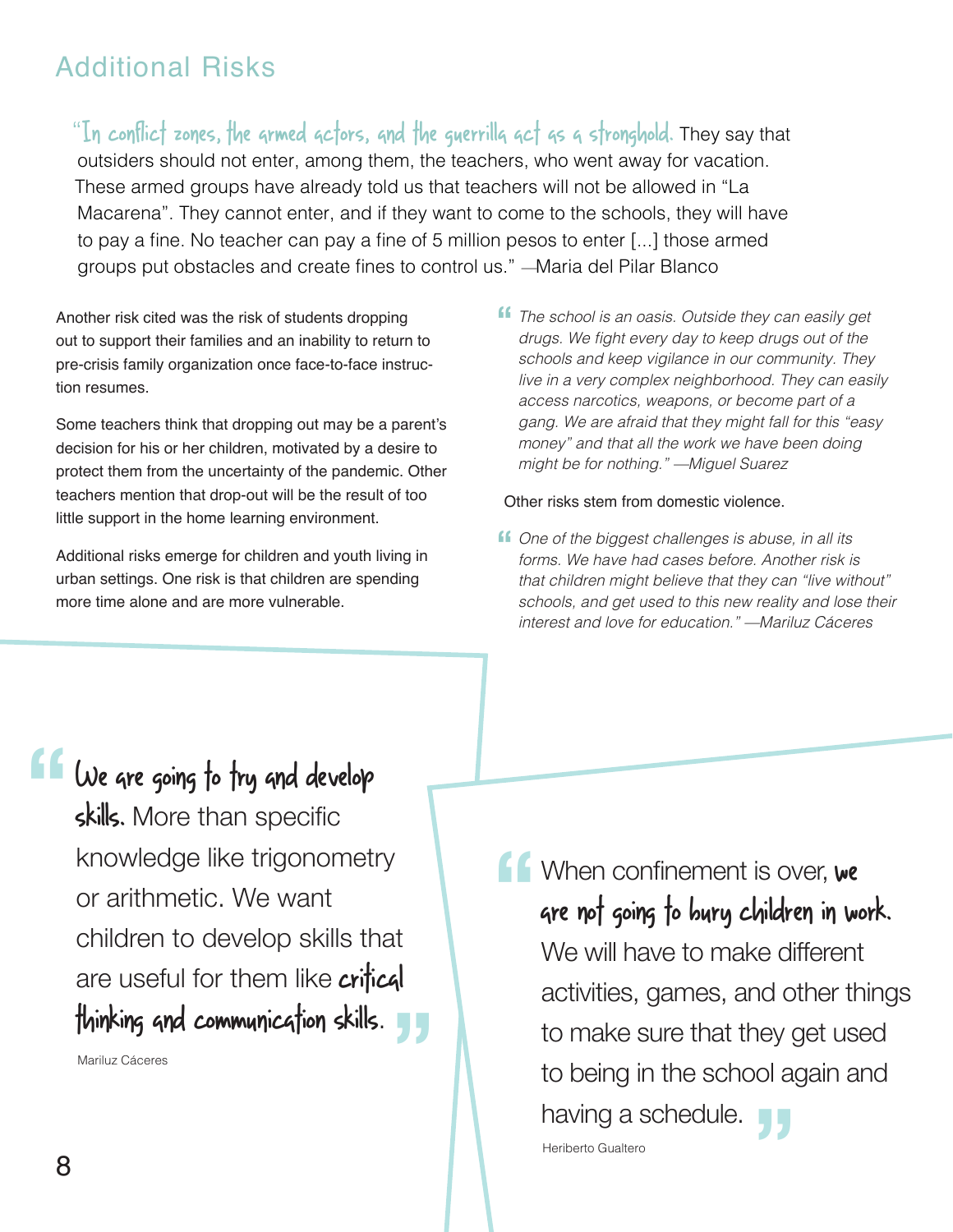# Innovative Ideas

Amid the difficult circumstances, shortcomings, and challenges for the continuity of education during school closures, innovations continue to emerge. These innovations focus on improving the learning experiences of students as well as supporting their psychological and physical wellbeing. Ultimately, they are a result of the creativity and commitment of principals, teachers, and educational staff.

In order to guarantee the right to education, communities are organizing the delivery of physical teaching and learning materials in areas where virtual schools are not possible. These strategies often involve parents, members of the community, and community leaders.

- **f** People move from one community to the other on mules.<br>The messengers will pick up the academic quides from The messengers will pick up the academic guides from the teachers and take them to the families." —Néstor López
- **f** Passing the frontier will be hard, but not impossible.<br>We were thinking of making packages with the child We were thinking of making packages with the child's name and placing them along the Venezuelan border where parents can pick them up and take them home." —Mariluz Cáceres
- **f** In some places schools are going to organize meetings with parents. They will have to take precautions. These with parents. They will have to take precautions. These meetings are to explain to parents what the children need to do and how they should work on the guides." —Antonio Bernal

Other innovative solutions to promote the continuity of learning involve community radio or short videos shared by WhatsApp.

- **f** [A teacher] did something very interesting: every day she leads a story time for preschool and elementary she leads a story time for preschool and elementary school children, adapts the story, and sends it to all children who wait patiently on their cell phones for Johana's story time." —Ana Maria Rodríguez
- We have tried asking students to send videos, but *be-***"** cause of connectivity, this has been hard. We are going to set up a system soon where students can interact with their teachers and hopefully be more responsive." —Miguel Suarez
- **ff** Some teachers, especially those teaching math, are establishing additional moments in the day when the establishing additional moments in the day when they are available to answer questions and help students with exercises they don't understand." —Antonio Bernal

There are various initiatives aimed at ensuring the well-being of children and families during the emergency. In these initiatives, the coordinators, teachers, and principals play an active role.

**f** Our main concern is to guarantee, when possible, that industrialized snacks and aid can reach those who industrialized snacks and aid can reach those who need them most. All the time we are thinking about it, looking for ways, talking to everyone, as a link." —Maria Del Pilar Blanco

#### Other ideas relate to how to resume learning when schools reopen.

**f** I really don't see the sense in completing 40 weeks a vear for school. I do not think it would be wise to a year for school. I do not think it would be wise to extend the year just to fulfill several weeks. What can be done is to give autonomy to IEs and give guidelines to fundamentally develop these competencies. Some might not need these 40 weeks to teach all the content."—German Castañeda

**"** rocusing on ourseives, on otners,<br>reflecting on our mission in life. I think there is a benefit. The virus is a very difficult thing, but it leaves us with some learning opportunities. We have had to deviate from materialism and living in a rush, and we are now focusing on ourselves, on others,

Ana María Rodríguez